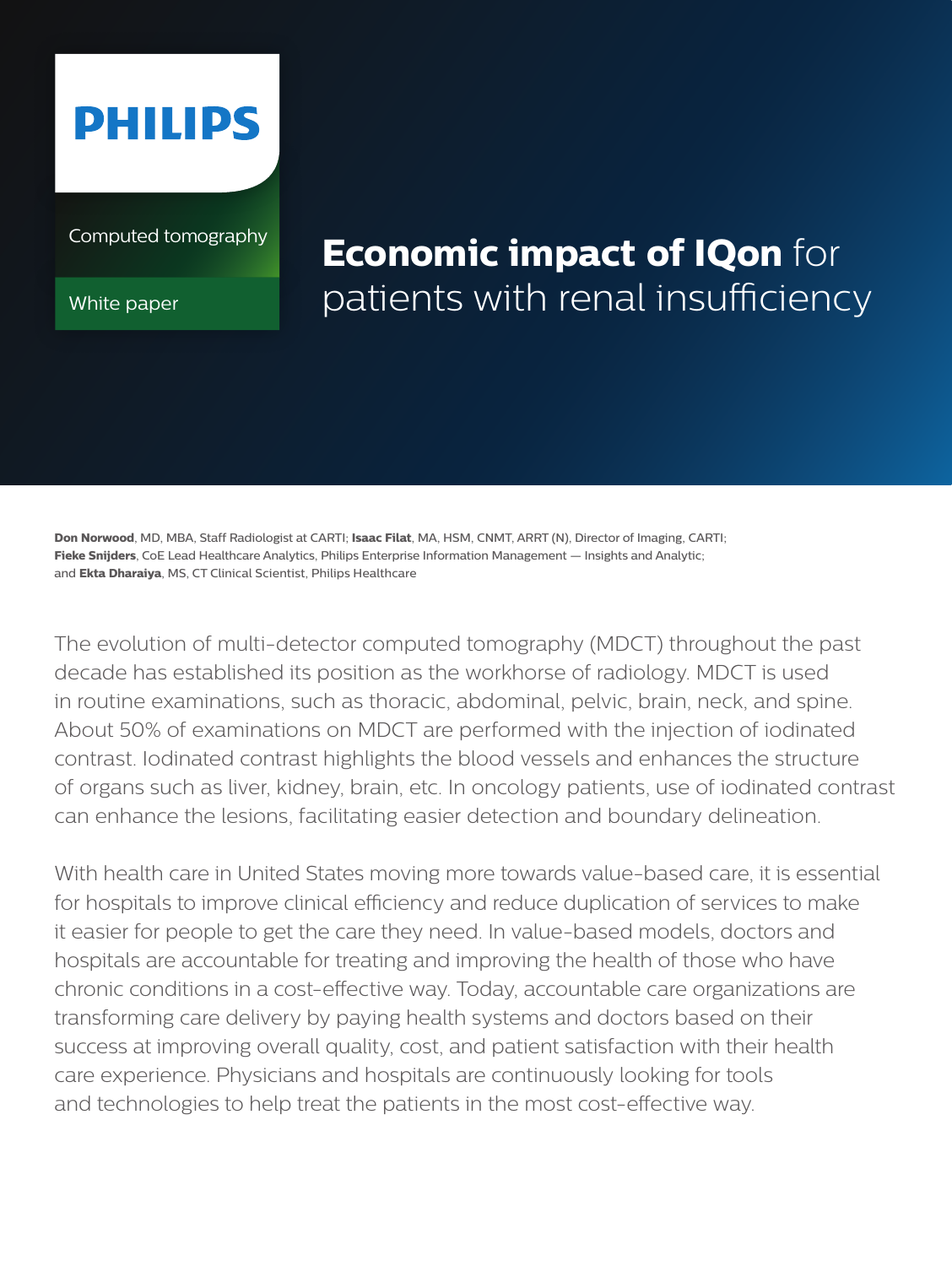## IQon SDCT

Dual-energy CT scanners have been in clinical use for a few years. However, all the dual-energy scanners are source-based (KVp switching or dual source), requiring the user to make a decision *a priori* whether a patient needs to be scanned in dual-energy mode. Also, source-based dual-energy scanners are limited in terms of dose modulation capabilities. The latest innovation in CT detector technology is the IQon spectral detector CT (SDCT), which has been introduced for spectral scanning. This scanner has a single X-ray source and a two-layer detector. The top layer selectively absorbs low-energy photons and the bottom layer absorbs high-energy photons, thus providing two distinct energy data sets.<sup>1</sup> In addition to the conventional images that are obtained by utilizing combined data from both detector layers, additional spectral analysis can be obtained by decomposition of the low- and high-energy data. A unique feature of this technology is that there is no need to prospectively screen and select patients for dual-energy mode since all the patients scanned on this scanner will have spectral information available on demand, even patients for whom there would have been no specific clinical indication for a dual-energy acquisition. Hence, there is no need to change the existing clinical protocol or workflow. Other advantages of the scanner include spatial and temporal alignment, low artifacts, availability of all dose tools, and no field-of-view limitations or cross-scatter effects. Spectral CT imaging can add different spectral image types and clinical value to the conventional data.



**Low MonoE allows improved visualization of the vascular structures on this delayed CT.** 

# Contrast-induced nephropathy (CIN)

The amount of contrast media delivered to a patient during a CT scan is of utmost concern due to the risk of complications, particularly contrast-induced nephropathy (CIN). Contrast-induced nephropathy is defined as acute renal failure occurring within 48 hours of exposure to intravascular radiographic contrast material that is not attributable to other causes, and it is the third most common cause of hospitalacquired acute renal failure. Prevention of CIN has been the subject of many discussions; however, due to non-standardized implementation of contrast management techniques, there has been limited success with varying results across different sites. It is well-known that visualization in CT scans benefits from the use of iodinated contrast media. The injection technique – including volumes, concentrations, and injection rates –depends on the patient size and individual clinical sites. However, the risk of CIN increases with increased contrast volume. Efforts to reduce contrast volume per patient study may reduce the risk of CIN and provide institutions with an overall clinical and economic benefit.

## Spectral results

Spectral results derived from IQon SDCT include iodine-based results, virtual non-contrast (VNC), virtual mono-energetic images (from 40- 200 keV), effective atomic number, and uric acid, and assist in clinical decision making. A brief description of these spectral results are listed below.

- **• Iodine-based results** Material density image that shows materials that behave like iodine and not like water. The results are useful in identifying iodine uptake in images and also quantifying iodine.
- **• Virtual non-contrast image** Shows image as if iodine component is removed but data shows attenuation as if no iodine was present, useful for simulating a non-contrast scan.
- **• Mono-energetic image (MonoE)**  Image shows attenuation as if a single monochromatic energy (keV) were used to scan. This result would be useful in boosting the iodine signal, improving contrast-to-noise ratio at low keVs and reducing artifacts (metal and beam hardening) at high keVs.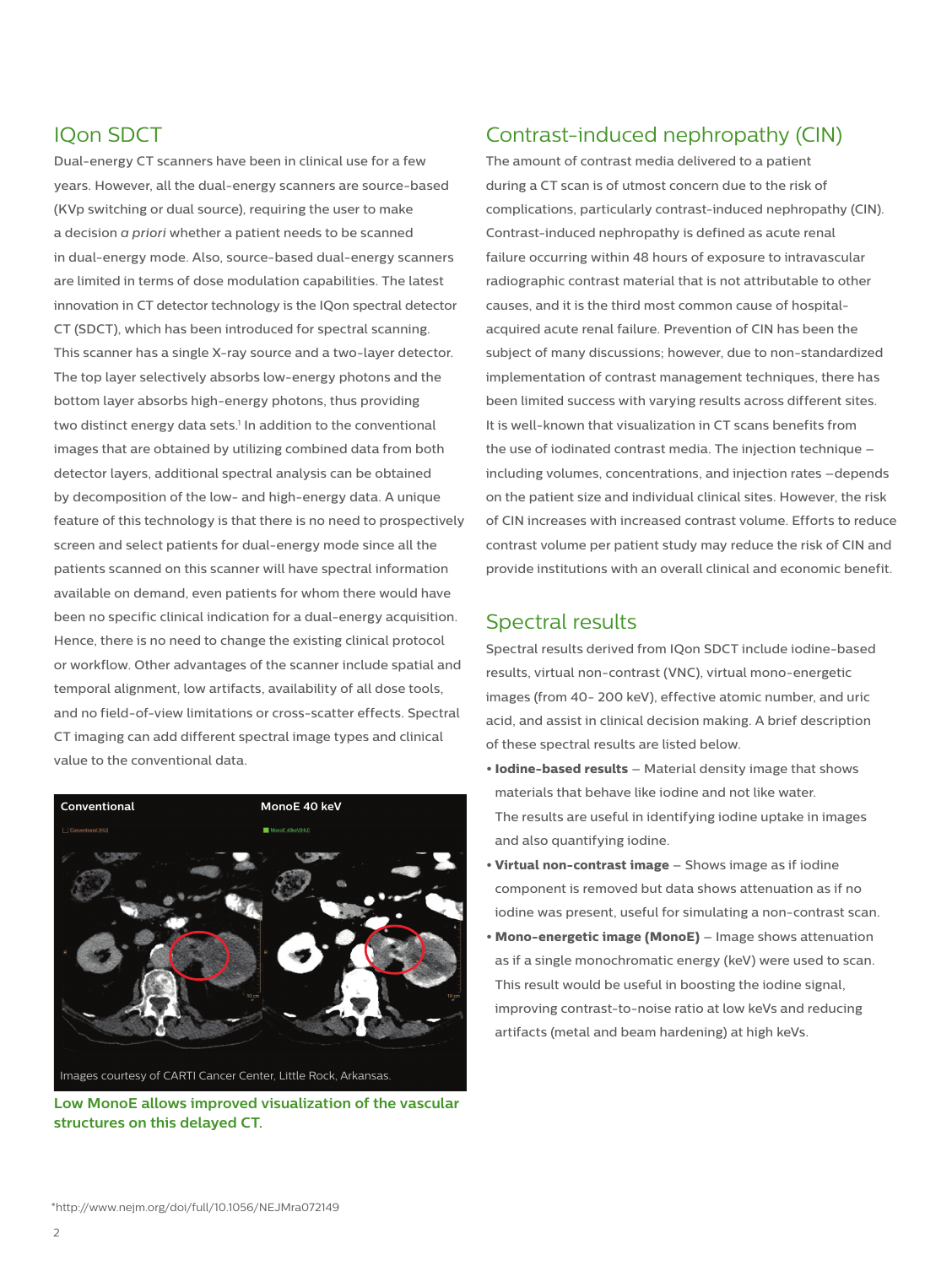- **• Effective Z** (effective atomic number) Shows effective atomic number value at every pixel which is derived from the photo and scatter values computed from the low- and high-energy signals. This results are useful in material and tissue differentiation.
- **• Uric acid**  Generated by computing and the identifying pixels where uric acid is present. The HU values are same as MonoE 75 keV for uric acid pixels. This results provide assistance in detection of uric acid stones, detection of uric acid deposits due to gout, and tendon visualization.

In the current article we will focus on low MonoE results, which boost iodine signal in the CT image allowing the user to manage the amount of iodinated contrast delivered to the patient. These results are those that are most pertinent to this study, conducted by CARTI Cancer Center who performed head,neck, chest, and abdomen pelvis scans in patients with a high risk of CIN (due to low eGFR) with limited amount of iodinated contrast. These patients originally would not have been candidates for contrast-enhanced CT scans. They would have received non-contrast CTs, and depending on the findings, they would have received follow-up scans on another imaging modality such as MRI or ultrasound. The ability to scan these patients with low volumes of contrast helps with the clinical diagnosis and also reduces the overall imaging costs for these patients by reducing follow-up scans on other modalities.

CARTI Cancer Center is a leading outpatient imaging center in Little Rock, Arkansas. Most of their patients are referred for oncology based investigations and follow-up. The IQon Spectral Detector CT was installed in August of 2016. Patients are routinely referred for follow-up CT examinations. CARTI would refer all the patients with a high risk of CIN (reduced eGFR) to non-contrast CT scans since these patients would be able to tolerate the volume of contrast that CARTI uses for the contrast-enhanced CT scans (CECT) for oncology evaluations. Their typical dose for a CECT exam for oncology evaluation was 80-130 cc. After the installation of IQon, physicians at CARTI realized the benefits of MonoE results on IQon and started scanning patients with reduced kidney function (reduced eGFR) using 50-80 cc of contrast and using low MonoE spectral results to boost contrast enhancement in the study. This allowed them to get the full benefits of contrast-enhanced exams without using the full volume of contrast.



#### Study design

The study included a total of 60 patients. These patients were divided into two groups. Group 1 consisted of 30 patients with reduced renal function (based eGFR values) scanned without contrast on a Philips iCT scanner. Patients were scanned with a collimation of 128\*0.625, slice thickness of 3 mm, slice increment of 3 mm, pitch of 0.984, at 120 KVp. Group 2 consisted of patients with reduced renal function scanned with 50-80 cc of contrast scanned on a Philips IQon SDCT. Scanning protocol for patients in Group 2 was the same as Group 1. Both groups had CT scans that were obtained for head and neck; or chest, abdomen, and pelvis; or head and neck combined with chest, abdomen, and pelvis. Most of these patients were scanned for an oncology evaluation. They were either initial diagnostic scans or therapy follow-up exams.

A retrospective data review on PACS and electronic management of records (EMR) was also performed to evaluate the number of follow-up scans received by patients in Group 1 and Group 2 over a period of three months following the initial non-contrast CT or low-contrast volume CT. EMR and PACs records were reviewed for every patient to collect information on the follow-up scans received on other imaging modalities such as magnetic resonance imaging (MRI) and ultrasound (US). The dates of the original and follow-up scans on other modalities were recorded to calculate the time to final diagnosis. Time to diagnosis was calculated using the dates of the original CT exam and the follow-up exams.